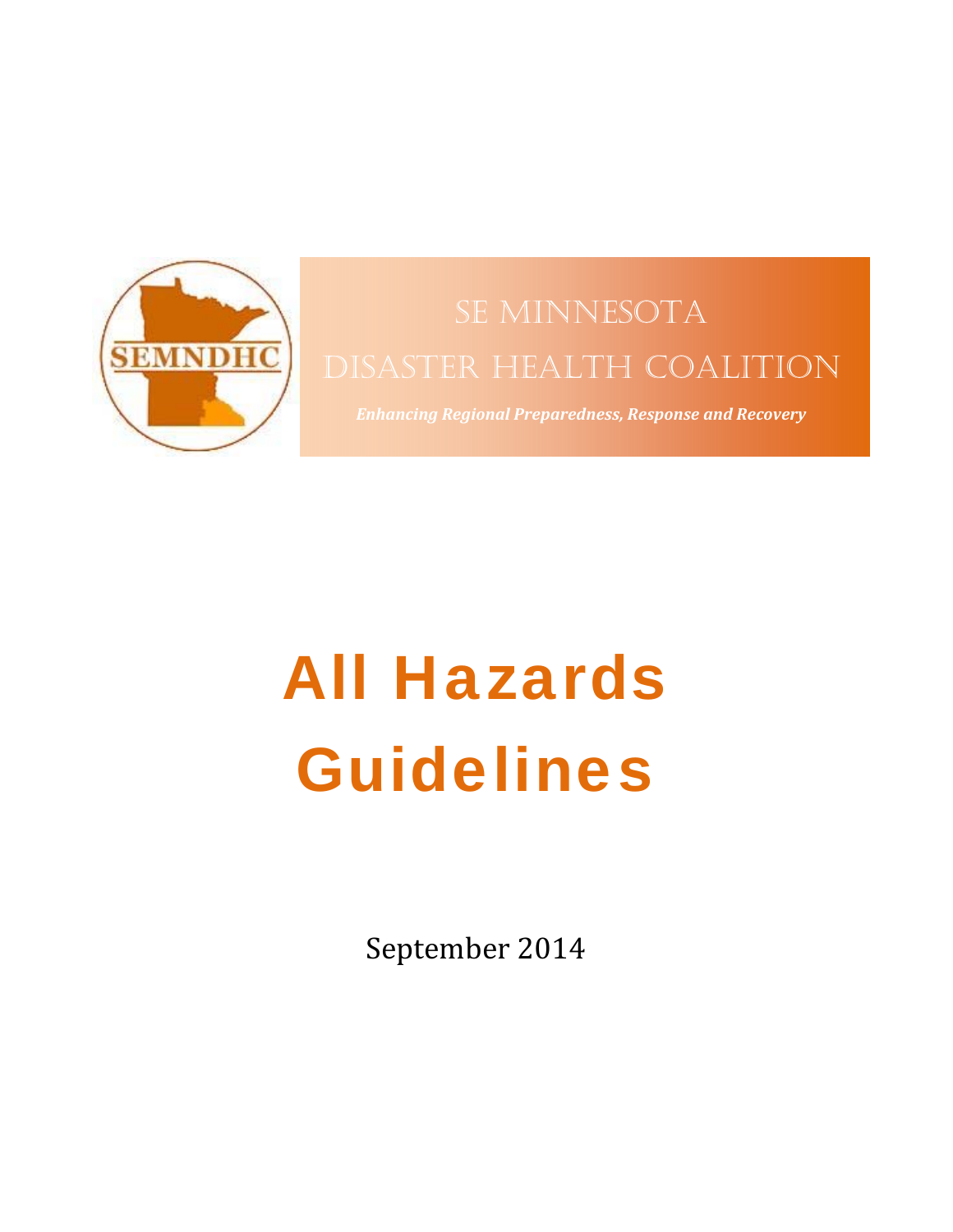# **TABLE OF CONTENTS**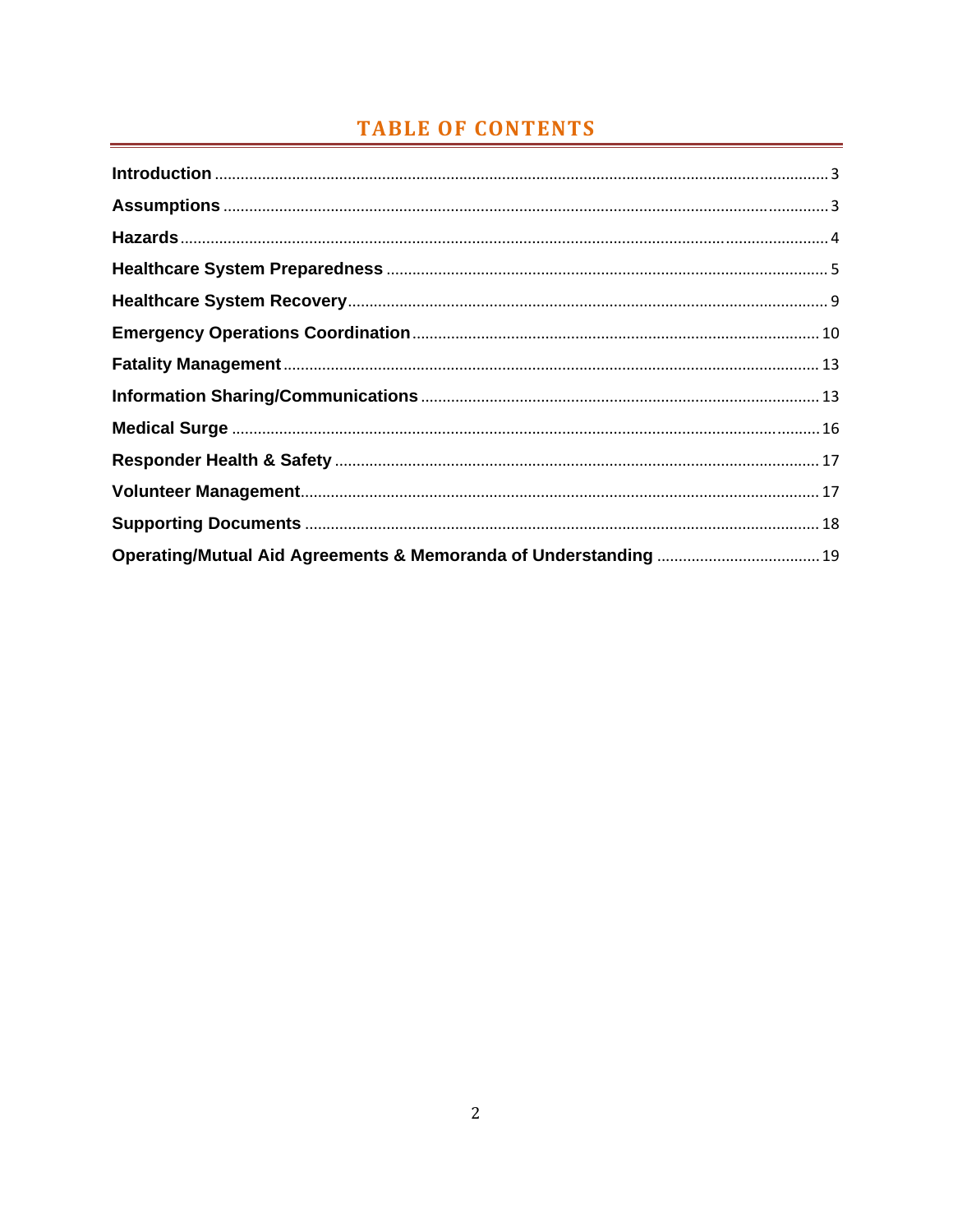# **INTRODUCTION**

A number of types of disasters could negatively impact a community's ability to provide effective health and medical services. A regional approach to health and medical capability-building is based on the belief that the medical needs of the citizenry will be best met if healthcare organizations, essential partners, and other partners cooperate with each other and coordinate preparedness and response efforts.

This document provides the framework for medical preparedness, response and recovery activities in southeast Minnesota. This plan is limited to medical preparedness, recovery and response.

This guidance does not replace or interfere with organizational emergency operations plans or jurisdictional plans for official command and control authorized by state and local emergency management agencies. It is recommended this document be included as an annex in healthcare organizational and jurisdictional emergency operations plans.

# **ASSUMPTIONS**

The following assumptions were used to develop this guideline.

- This guideline provides preparedness and operational guidance for an allhazards planning approach to disaster management.
- All disasters should be managed at the most local level possible, supporting the whole community approach to preparedness and response.
- Planning should be flexible, scalable and adaptable. This document has been written for adoption by SEMN Disaster Health Coalition partners from various disciplines and demographic areas; as such, it remains flexible to support the unique geographic characteristics and membership within each region.
- The supporting "regional guidelines" provide more specific detail on technical operations during a variety of hazard-specific activations.
- Health and medical awareness, readiness or response is required for most disasters.
- This document is a supplement to organizational emergency operations plans. Hospitals should engage in planning and evaluation activities and develop an emergency operations plan (EOP) that includes, at a minimum (Joint Commission Resources, 2012):
	- o implementation of an internal incident command system based on the principles of the National Incident Management System (NIMS)
	- o management of patients and provisions for care in an incident
	- o systems for communication during incidents
	- o management of resources and assets during disasters, including maintenance of regional disaster assets
	- o management of safety and security during incidents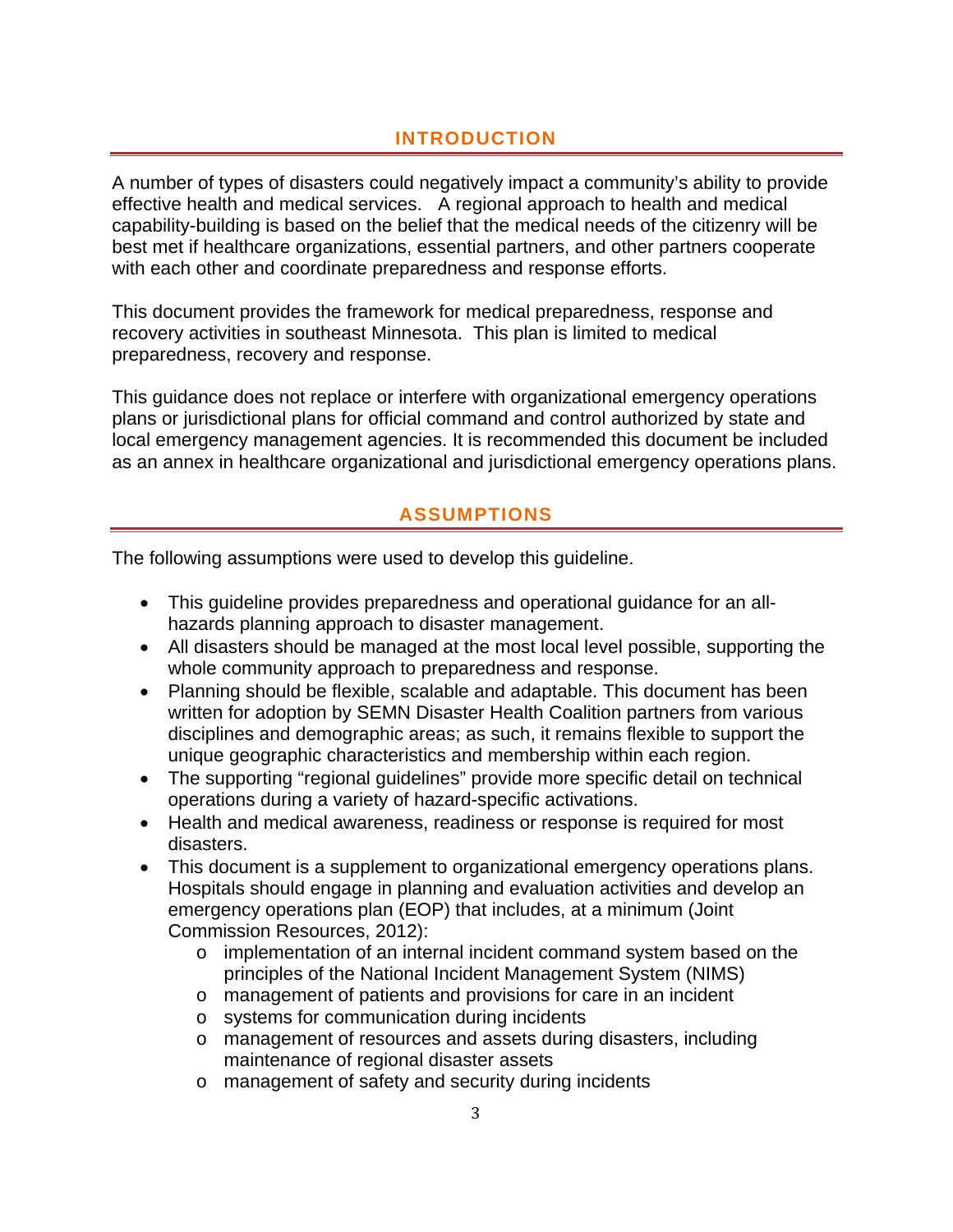- o management of staff during an incident, including competency-based training
- o management of volunteer licensed independent practitioners and other licensed, certified, or registered volunteers during an incident
- o management of utilities during an incident
- Coalition partner hospitals are expected to maintain the capability to manage the consequences of emergencies, independent of support from the Coalition.
- Resource sharing amongst Coalition partners during a response will be managed in accordance with operating agreements, mutual aid agreements, etc. Therefore, Coalition partners are expected to be signatories on applicable, typically discipline-specific, operating/mutual aid agreements.

# **HAZARDS**

Natural hazards pose the greatest risk to Minnesota communities, historically. The relatively high vulnerability rating across facility types, depicted in Figures 1 through 3, reflect this fact. Some hazard vulnerability differences between hospitals and long-term care facilities result from the different mission/essential services of each type of facility. Refer to the SEMN Hazard Vulnerability Assessment Report for further information.



*Figure 1. Aggregate Top Hospital Vulnerabilities*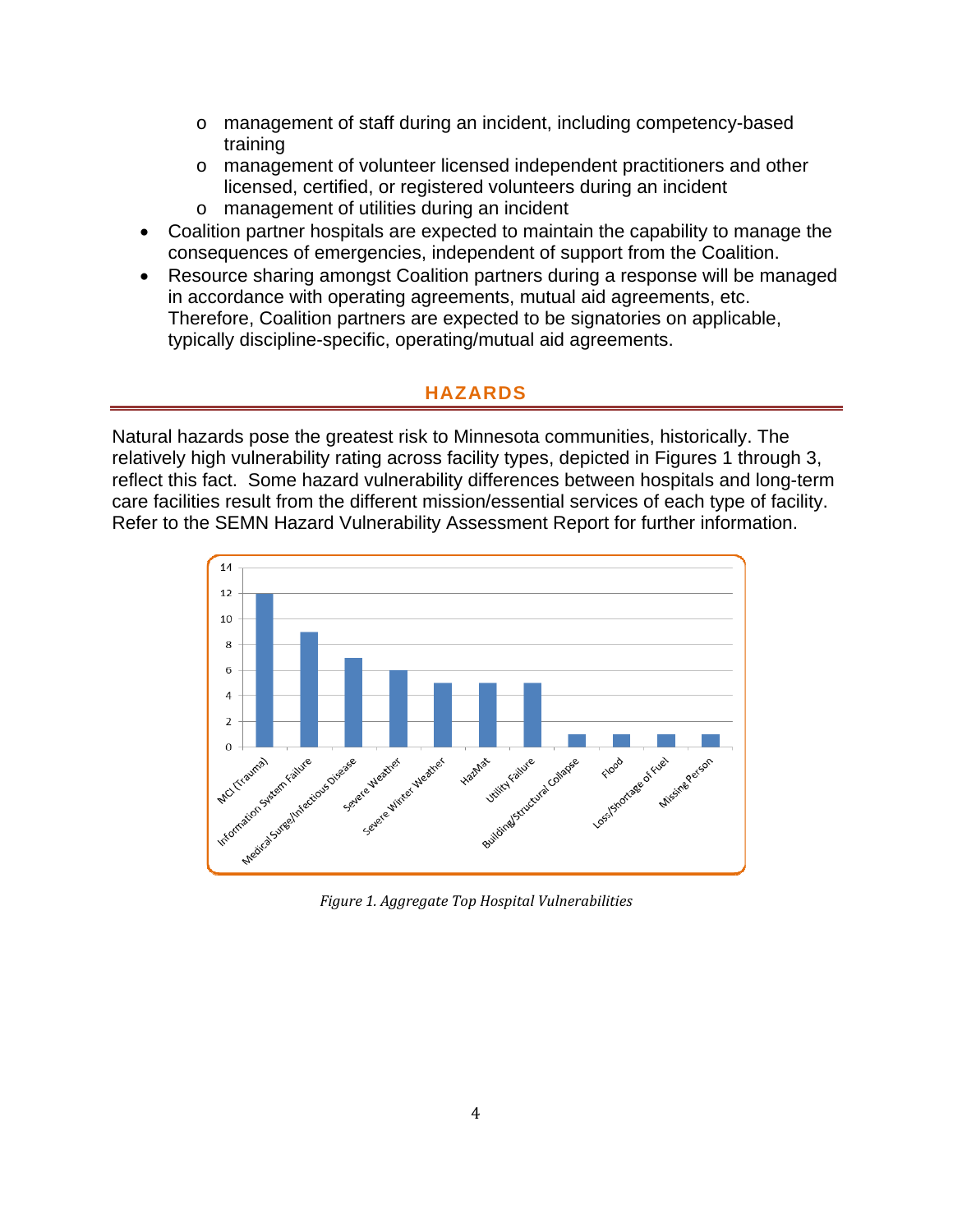

*Figure 2. Aggregate Top Long‐Term Care Facility Vulnerabilities*



*Figure 3. Aggregate Community Vulnerabilities Identified Through Local Public Health Hazard & Vulnerability Risk Assessment Process*

# **HEALTHCARE SYSTEM PREPAREDNESS**

#### **Coalition Definition**

Mizrahi, Terry and Beth B. Rosenthal (2001), in their article "Complexities of Coalition Building: Leaders' Successes, Strategies, Struggles, and Solutions," define coalition as, "an organization or organizations whose members commit to an agreed-on purpose and shared decision making to influence an external institution or target, while each member organization maintains its own autonomy."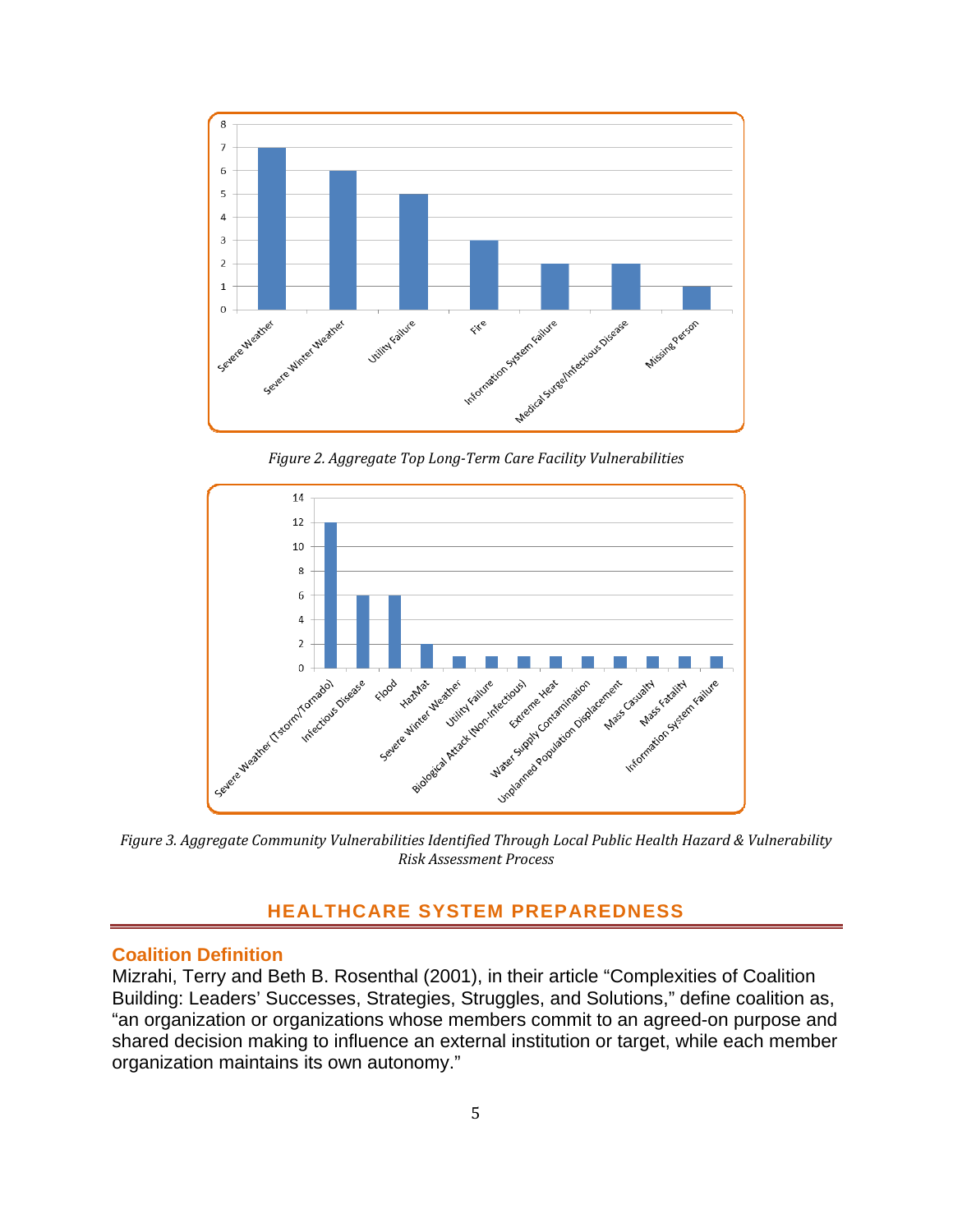### **Coalition Governance**

The Coalition establishes and elects a multi‐disciplinary Advisory (Executive) Committee to facilitate multidisciplinary preparedness and sharing good and best practices. The Advisory Committee provides guidance for emergency preparedness initiatives in the SE Minnesota Region and works on behalf of the SE Minnesota Disaster Health Coalition. The overall mission of the Advisory Committee is to serve as regional ambassadors of the SE Minnesota Disaster Health Coalition.

These disciplines will be represented on the Advisory Committee. The number after the workgroup name is the number of seats that discipline has on the Advisory Committee**:**

- Hospital Preparedness 3 (1 Mayo Clinic, 1 Mayo Clinic Health System, 1-Non-Mayo Clinic Hospital)
- Local Public Health Emergency Preparedness 2
- Long Term Care 2 (1 Skilled Nursing Facility; 1- Other)
- Region 1 Emergency Management Joint Powers Board 2
- Southeast MN Emergency Medical Services  $-2$
- Southeastern MN VOAD (Volunteer Organizations Active in Disasters) 1

Refer to the current SEMN Disaster Health Coalition Advisory Committee Charter for additional information.

Specific organization of the Coalition leverages existing disaster preparedness groups (Primary and Secondary Workgroups):

#### Primary Workgroups

Through the Advisory Committee representative, these groups provide reports and recommendations to the Advisory Committee to drive health and medical preparedness improvements:

- Hospital Disaster Preparedness & Response Compact
- Local Public Health Emergency Preparedness Workgroup
- Long Term Care Disaster Preparedness Workgroup
- SE Emergency Medical Services Disaster Sub-Committee
- SMRTAC Southern MN Regional Trauma Advisory Committee
- Region 1 Emergency Management Joint Powers Board
- Southern MN VOAD

# **Secondary Workgroups**

Representatives from Secondary Workgroups are invited to present to the Advisory Committee as deemed appropriate to facilitate collaboration for disaster preparedness or in order to request funding through available sources, if any.

• Interoperable Communications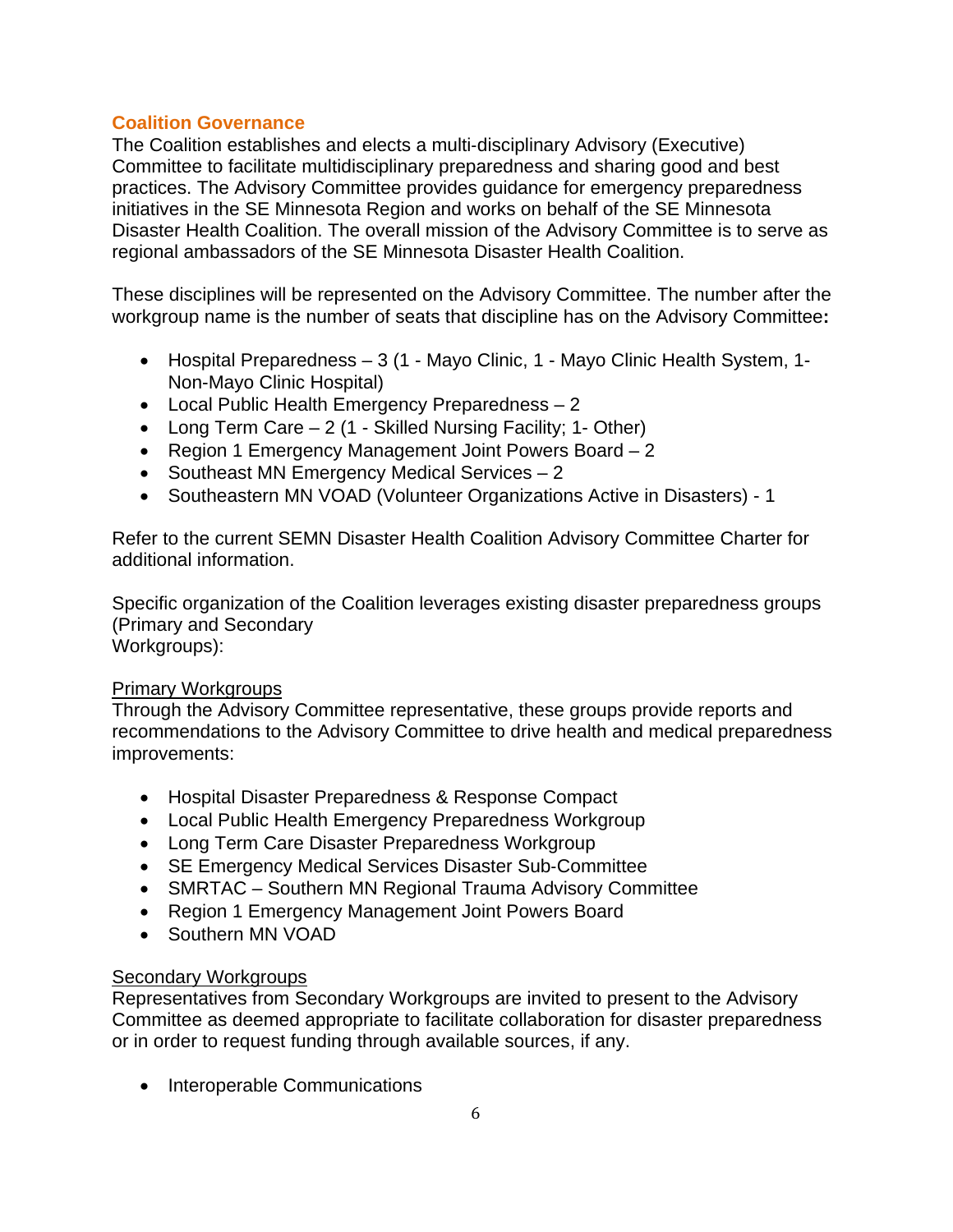- Exercise Planning Team
- Lab Response Network

# **Coalition Purpose**

The purpose of the SEMN Disaster Health Coalition is to facilitate preparedness to assist communities with building a Health and Medical Services (Emergency Support Function 8/ESF8) Capability to respond to and recover from disasters, especially those with regional impact.

# **Coalition Boundaries**

The SEMN Disaster Health Coalition supports health and medical preparedness across southeastern Minnesota, which includes the following counties: Dodge, Fillmore, Freeborn, Goodhue, Houston, Mower, Olmsted, Rice, Steele, Wabasha, and Winona.

# **Coalition Partners**

The SEMN Disaster Health Coalition consists of organizations with responsibilities to mitigate the likelihood of a hazard negatively impacting the ability of a healthcare system to provide services and to prepare for, respond to, recover from consequences of a disaster.

The following groups are represented as part of the SEMN Disaster Health Coalition:

- **Emergency Management (Region 1 Joint Powers Board)**
- **Emergency Medical Services Regulatory Board (EMSRB)**
- **Home Healthcare**
- **Hospitals**
- **South East Emergency Medical Services (SE EMS Joint Powers Board)**
- **Long Term Care Facilities**
- Public Health
- Specialty Services such as(e.g. dialysis centers, hospice centers, medical examiner's offices, medical societies)
- Volunteer Organizations Active in Disasters (VOAD)

Refer to the SEMN Disaster Health Coalition website for a list of current partners. (www.semndhc.org)

# **Coalition Scope of Activities**

#### Preparedness Activities

With the varied health and medical capabilities in communities throughout southeast Minnesota, the Coalition helps to ensure effective health and medical response (ESF#8) functions exist across the region. Through cooperation and collaboration, the Coalition provides a forum to support communities in achieving an effective health and medical response function.

The overall goal of the SEMN Disaster Health Coalition is to build healthcare system resilience and capacity to better ensure seamless delivery of care during disasters by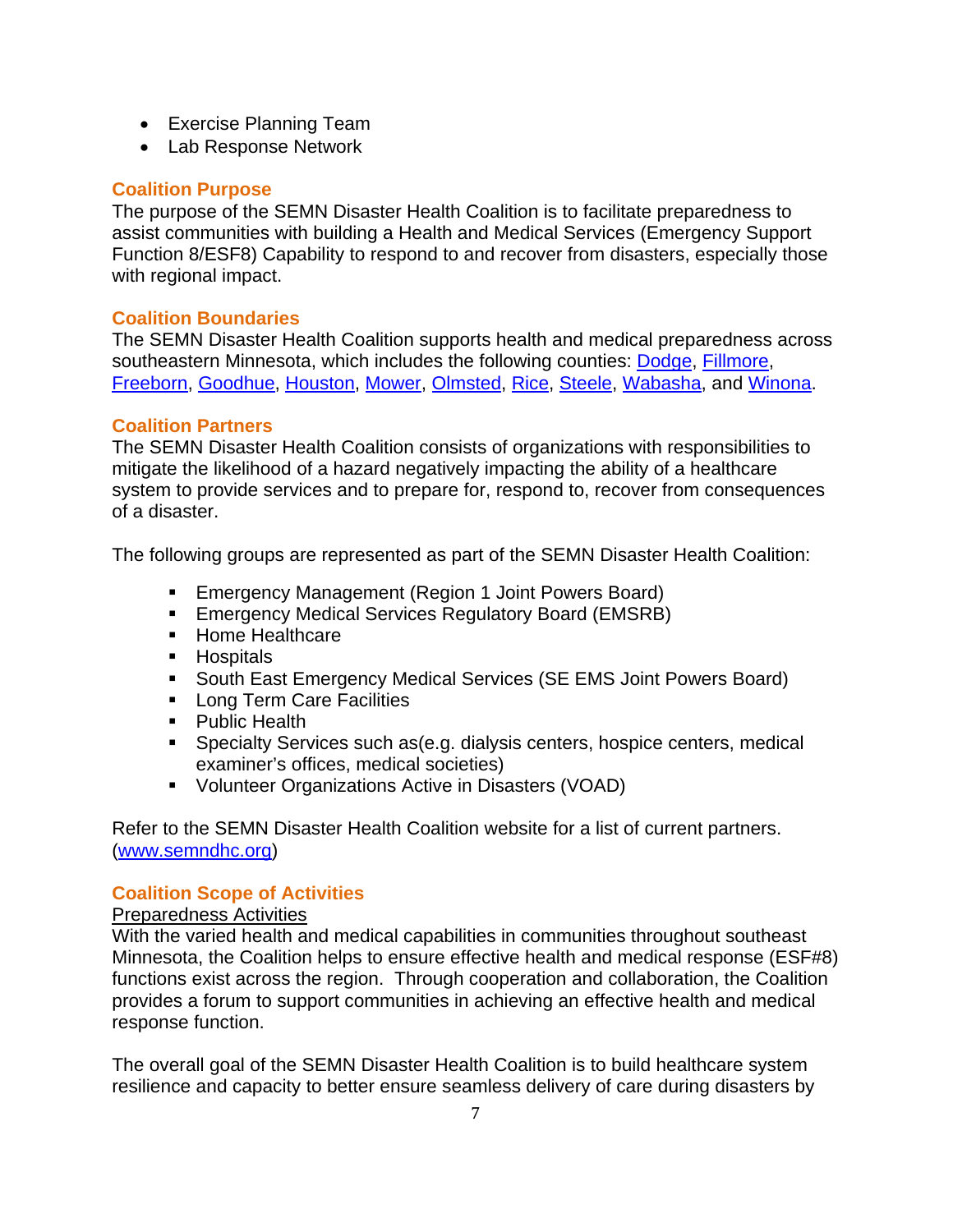providing resources and a communication platform for planning, response and recovery activities. Specific objectives to for the Advisory Committee, Primary Workgroups and Secondary Workgroups to support this goal include:

- Facilitate and organize planning, training and disaster exercising with Coalition partners
- Provide access to training opportunities
- Facilitate information sharing among Coalition partners
- Promote efficient interface of Coalition partners with jurisdictional authorities
- Provide a platform for networking with disaster preparedness and response partners across the state
- Provide a venue for Coalition partners to cross-reference preparedness grant deliverable criteria to identify opportunities to leverage activities and resources to maximize the impact of effort
- Facilitate MN Health System Preparedness Program funding distribution and utilization

The Coalition provides a forum for multi‐disciplinary meetings three times annually, typically in October, February, and June. Primary and secondary workgroups meet according to each group's need, which may be monthly, bimonthly, or quarterly.

Regional guidelines, which include good/best practices, are developed to support organizational, community and regional preparedness, response and recovery activities. Coalition partners are encouraged to implement information available in regional guidelines into organizational and community operational plans, as appropriate.

A number of planning, training and exercise activities are typically be available; however, activities are driven by the Coalition membership. That is, organizations, through regional workgroups, define planning, training, exercise, equipment, etc. needs. Training and exercise information is included in the SEMN Disaster Health Coalition Training and Exercise Plan. Coalition partners are encouraged to participate in training and exercises as appropriate for their organization.

Resources and event information is provided on the SEMN Disaster Health Coalition website, www.semndhc.org.

#### Operational Activities

Operationally, Coalition partners carry out health and medical response and recovery activities within the parameters of statutory authority, jurisdictional Emergency Operations Plans and as defined in operational support compacts, mutual aid agreements, and memoranda of understanding or other operational agreements. Within the parameters of statutory requirements and jurisdictional Emergency Operations Plans, and as outlined in operational support compacts, mutual aid agreements, memoranda of understanding or other operational agreements, disciplines represented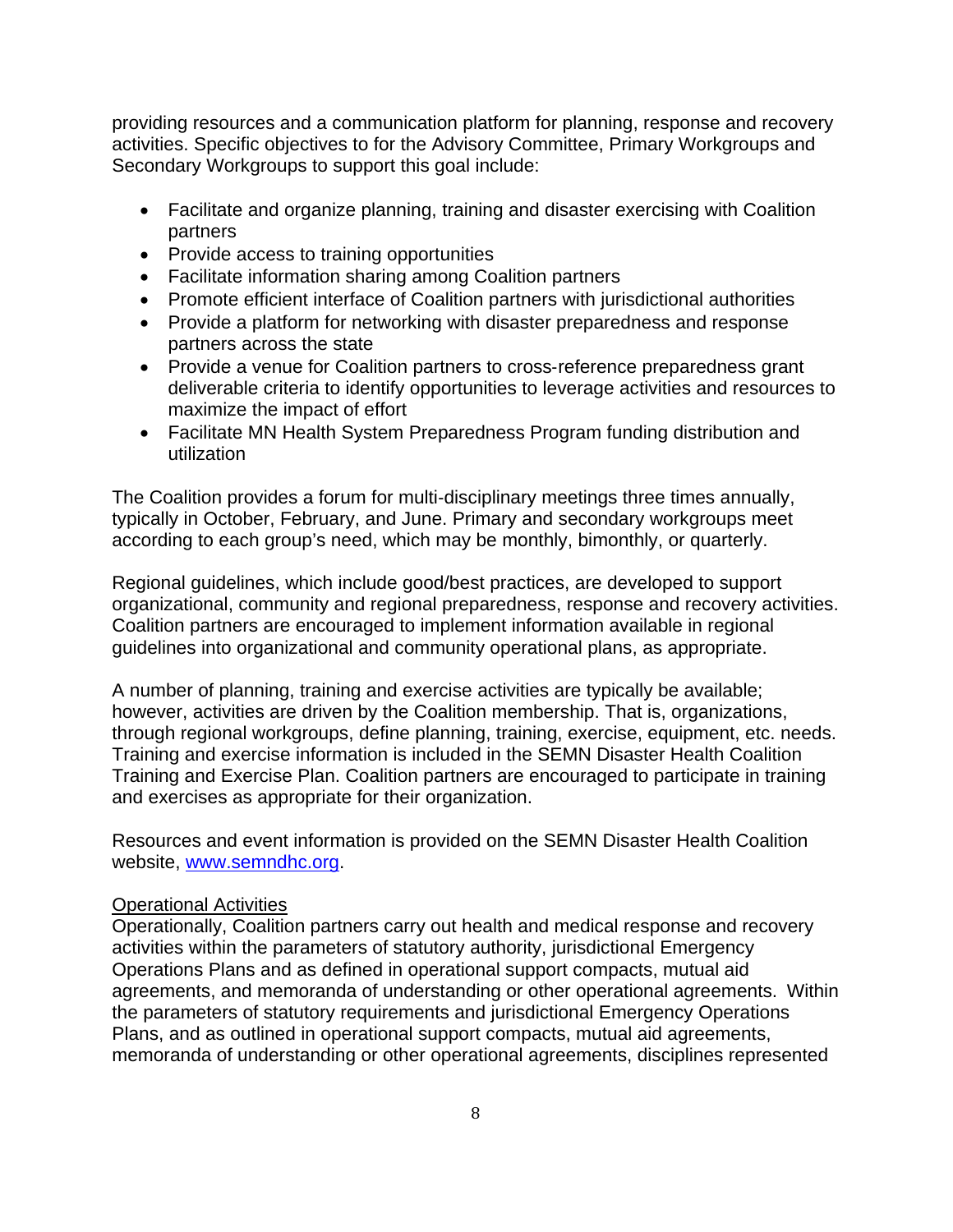by Primary Workgroups will carry out health and medical system/ESF8 response and recovery operations to include, but not limited to:

- Provide situational, and more specifically, health and medical situational information to support disaster response operations
- Facilitate resource sharing to ensure effective health and medical response operations
- Coordinate health and medical disaster response operations
- Support health and medical operational requests for support (materiel, personnel, etc.) from Coalition partners

Operational response and recovery can be supported through the SEMN Healthcare Multi-Agency Coordination Center (HMACC). The SEMN HMACC is a multi-disciplinary organizational model that allows healthcare entities a means to obtain additional support during disasters. The SEMN HMACC performs a "clearing house" function by collecting, processing, and disseminating data and information to Coalition partners, as applicable, during a disaster.

The Healthcare‐MACC does not serve a command and control function for the region; however, it can support functions to improve a coordinated response, including:

- Facilitating information sharing and situational awareness among Coalition partners,
- Facilitating resource support and resource sharing among Coalition members, including supporting the request and receipt of assistance from local, State, and Federal authorities,
- Facilitating patient transfers during a disaster, and
- Supporting incident management policies and priorities.

Any Coalition member or partner or MDH may request SEMN Healthcare‐MACC activation by contacting the Mayo Clinic Emergency Communications Center.

# **HEALTHCARE SYSTEM RECOVERY**

# **Situation**

Medical recovery operations are coordinated through the SEMN Healthcare Multi-Agency Coordination Center (HMACC). Healthcare system essential services have been identified. Specific business continuity/continuity of operations guidance is pending.

#### **Resources**

The SEMN HMACC is supported through a 24/7 emergency dispatch center, Mayo Clinic's Emergency Communication Center.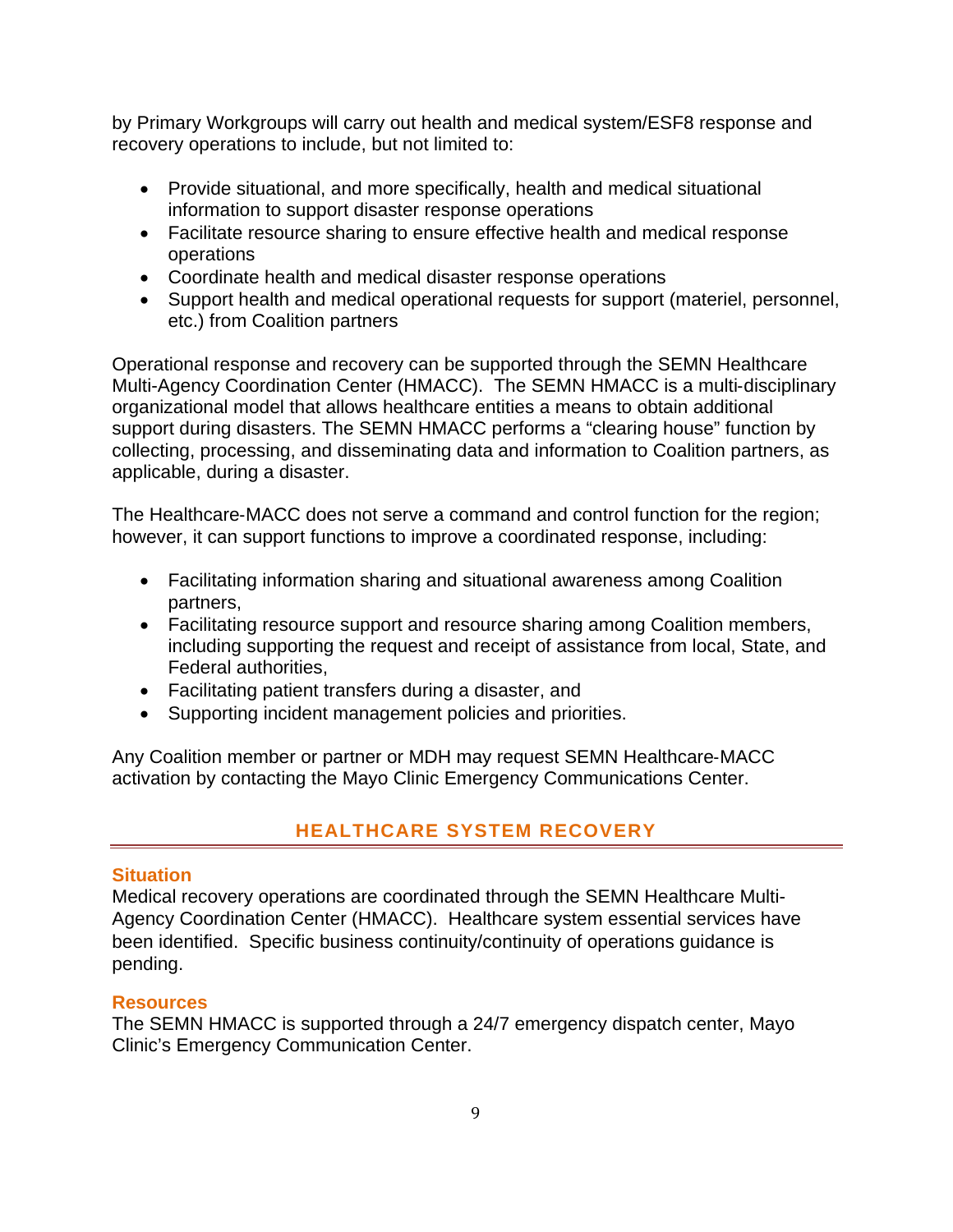Medical disaster resources are outline in the SEMN Medical Disaster Resources Guidelines

Communication resources are outlined in the SEMN Communications Guidelines.

# **Concept of Operations**

Refer to the SEMN Essential Services Guidelines for details about healthcare system essential services.

Refer to the SEMN Healthcare Multi-Agency Coordination Center Guidelines and the Hospital Disaster Preparedness and Response Compact for information related to incident coordination processes. Specific activities associated with healthcare system recovery might include:

- Collect situational assessment/essential elements of information data from Coalition partners on their ability to provide patient care.
	- o Healthcare Facility Status
	- o Workforce status
	- o Supply/Supply Chain Status
	- o Medical Transportation Status
	- o Communication/IT Systems Status
	- o Critical Infrastructure Status
- Aggregate situational assessment data to generate a healthcare system situational report.
- Identify specific needs of healthcare organizations.
- Communicate needs to applicable partners (e.g., hospital compact, local EOC, MDH)
- Disseminate healthcare service delivery data/situation reports to applicable coalition partners.
- Assist coalition healthcare partners in providing mission critical services and with returning to full operational status.
- Inform coalition members about any available disaster assistance from federal, state and local authorities and private foundations.

Refer to the SEMN Healthcare System Recovery Guidelines for additional details.

# **EMERGENCY OPERATIONS COORDINATION**

#### **Situation**

Medical response and recovery operations are coordinated through the SEMN Healthcare Multi-Agency Coordination Center (HMACC), which is a multi-disciplinary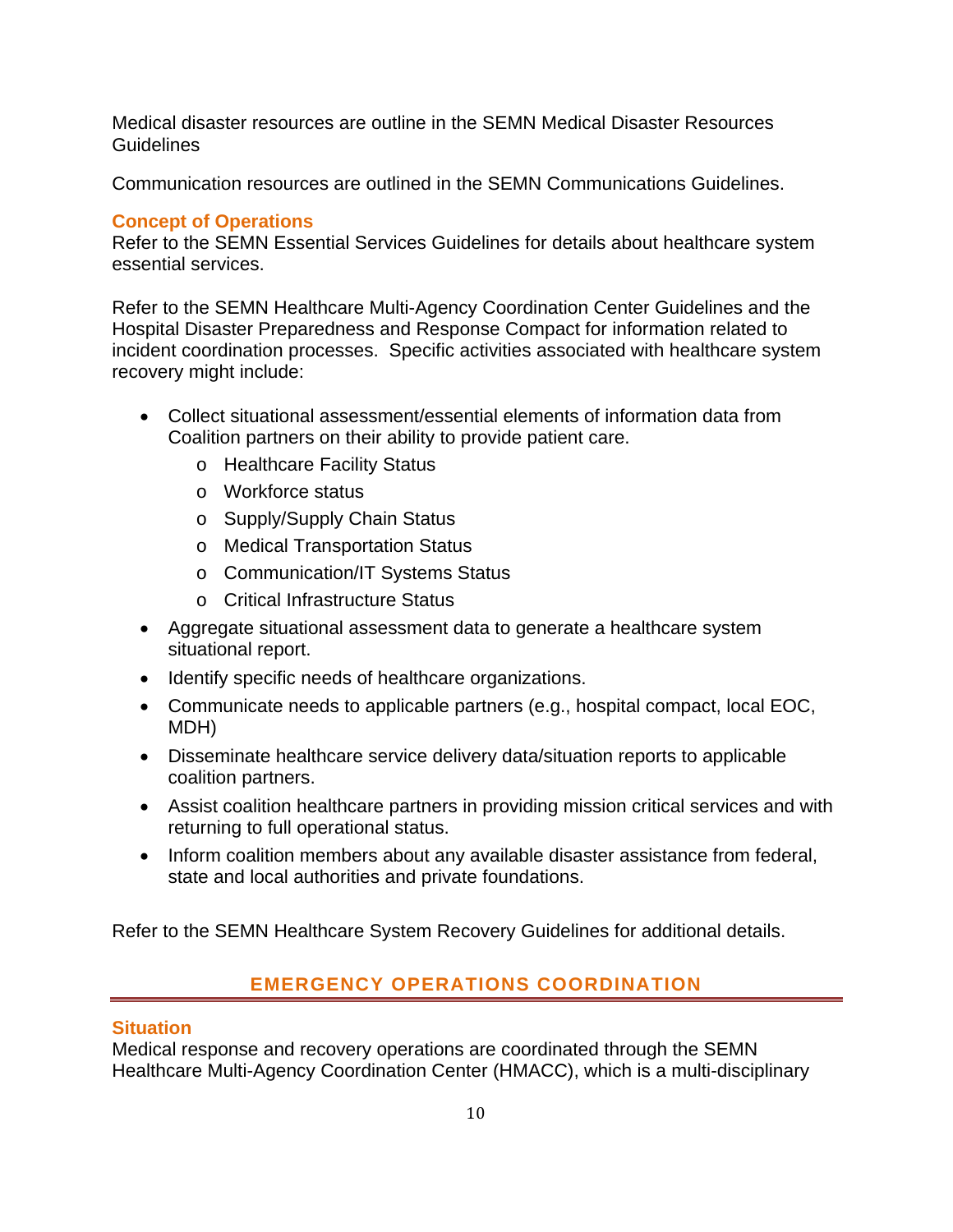organizational model that allows healthcare entities a means to obtain additional support during disasters. Refer to the SEMN Healthcare Multi-Agency Coordination Center (HMACC) Guidelines for further information.

#### **Resources**

The SEMN HMACC is supported through a 24/7 emergency dispatch center, Mayo Clinic's Emergency Communication Center.

Refer to the SEMN Communications Guidelines for communication resources to support emergency operations coordination.

#### **Concept of Operations**

The SEMN Healthcare-MACC performs a "clearing house" function by collecting, processing, and disseminating data and information to Coalition partners, as applicable, during a disaster. The Healthcare-MACC does not serve a command and control function for the region; however, it can support functions to improve a coordinated response, including:

- Facilitating information sharing and situational awareness among Coalition partners,
- Facilitating resource support and resource sharing among Coalition members, including supporting the request and receipt of assistance from local, State, and Federal authorities, and
- Facilitating patient transfers during a disaster.
- Supporting incident management policies and priorities.

Any Coalition member or partner or MDH may request SEMN Healthcare-MACC activation by contacting the Mayo Clinic Emergency Communications Center.

The Healthcare-MACC should only be activated when a disaster or an emergency has been declared by local or state authorities or when necessary to save lives or ensure critical patient care continuity in absence of a declared emergency or disaster. Any impacted healthcare entity may activate the Healthcare-MACC by contacting the Mayo Clinic Emergency Communications Center at 855.606.5458 or on ARMER SE Hospital Talkgroup.

Potential situational triggers for SEMN Healthcare-MACC activation include, but are not limited to:

- A request to open by a Coalition member or partner (local Emergency Management, EMS, Long Term Care, Hospital, Local Public Health)
- A request to open by Minnesota Department of Health
- Multi-jurisdictional incident or outbreak
- An incident in an area with few resources, such as a low population county or a county without a hospital (Dodge, Houston, Fillmore)
- An incident large enough to require resource sharing including: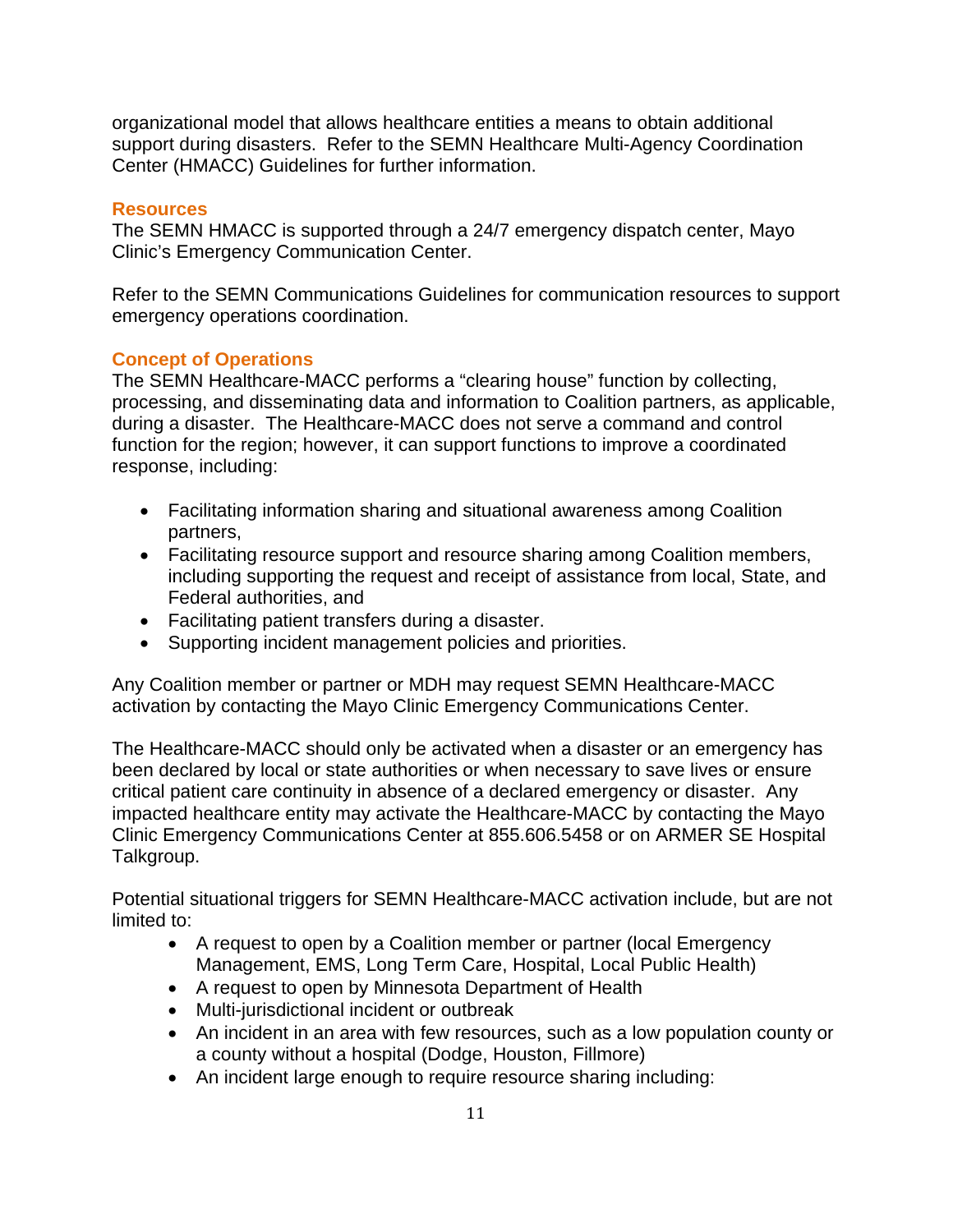- o Strategic National Stockpile deployment
- o Epidemiologic investigation
- o Facility Evacuation
- Any substantive Health Alert Network message requiring action from public health and/or healthcare. Possible examples
	- o A natural disaster (e.g. widespread tornado or flooding)
	- o A biological attack (e.g. anthrax dispersion)
	- o A chemical attack or spill (e.g. train derailment that forces a community evacuation)
	- o A biological disease outbreak (e.g. pandemic influenza)

Representatives from hospitals and EMSRB generally staff the H-MACC for acute incidents (e.g., MCI, hospital business continuity incident). For hospital representation, this would generally involve representatives from the Affected Hospital and the following Mayo Clinic entities: Emergency Communications Center, Admissions Coordination Office, Administration, and Mayo Clinic HICS.

The Healthcare-MACC helps improve disaster response coordination by ensuring Coalition partners have the information they need to adequately respond to major events. This information exchange builds consistency in response activities and in the public message. It also allows the healthcare partners from across the region to better interface with non-medical responders at the jurisdiction level by providing timely and accurate "snapshots," or composite updates of local healthcare facilities operations and capabilities, including:

- Facility infrastructure status
- Bed availability
- Service availability
- Resource availability
	- o Personnel
	- o Supplies
	- o Equipment
	- o Pharmaceuticals
	- o Organizational and Regional

Often, the Healthcare-MACC is "virtual;" participants engage via phone, MNTrac, email, etc. If Healthcare-MACC personnel need to locate geographically together, the primary Healthcare-MACC location is the Mayo Clinic Emergency Communications Center, which is located at Mayo Clinic Hospital – Rochester, Saint Marys Campus in Rochester, MN. Alternatively, if a local Emergency Operations Center is activated, the Healthcare-MACC could be located there.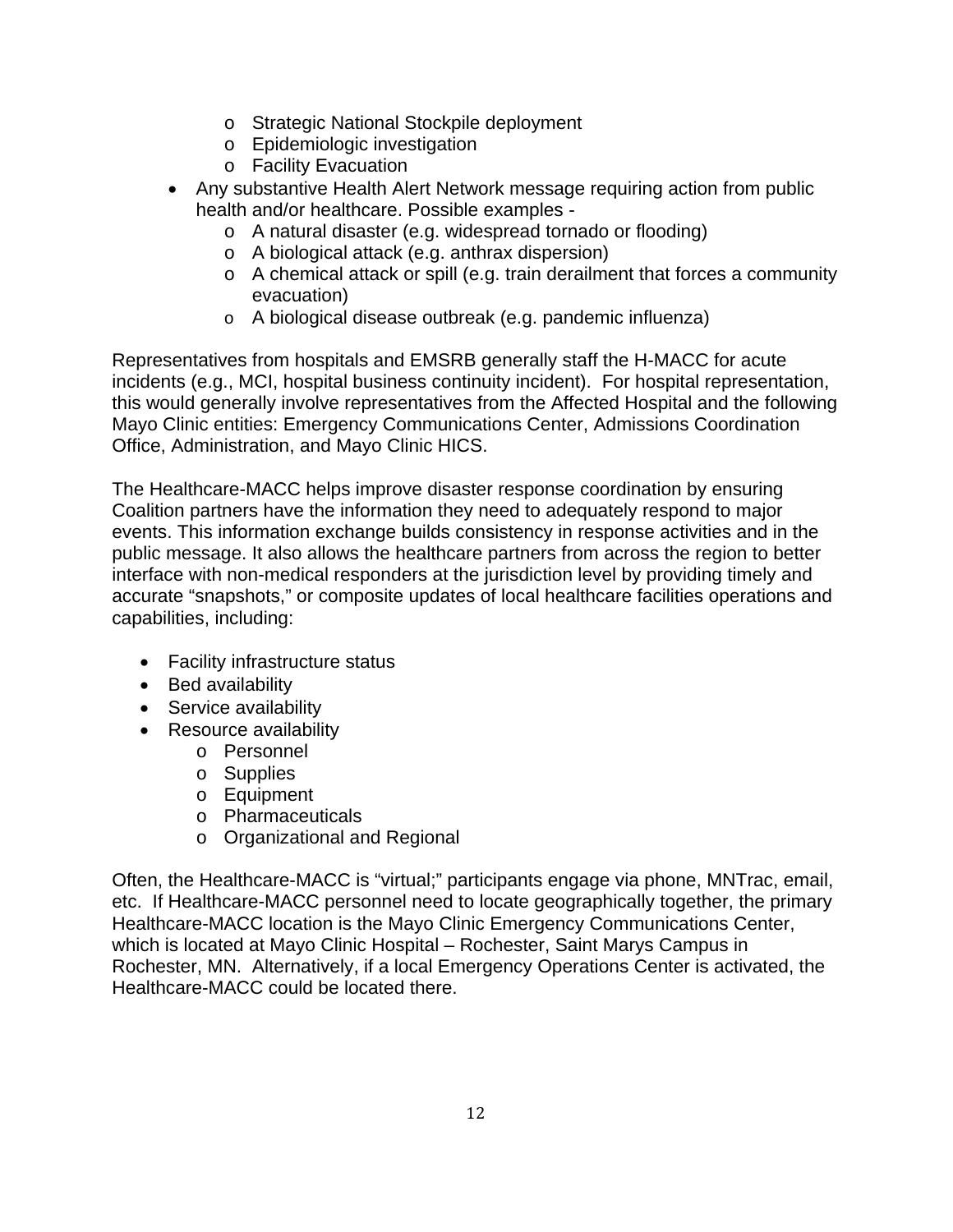#### **Situation**

Unlike many communities and regions across the United States where the fatality management system has no capacity, the characteristics of the fatality management system in southeast Minnesota provide for a robust routinely available capacity across much of southeastern Minnesota, primarily due to the capacity and capability of the Southern Minnesota Regional Medical Examiner's Office.

#### **Resources**

A significant amount of fatality surge resources are available to support hospitals through the Hospital Disaster Preparedness & Response Compact and Southern Minnesota Regional Medical Examiner's Office.

Additional resources are outlined in the SEMN Disaster Health Coalition Medical Disaster Resources Guidelines, including state Disaster Mortuary Emergency Response Team (DMERT) and federal Disaster Mortuary Response Team (DMORT) resources.

#### **Concept of Operations**

Fatality management operations will occur in accordance with local Emergency Operations Plans and contracts with the Office of the Medical Examiner/Coroner. Refer to the SEMN Fatality Management Guidelines for information related to hospital-based and long term care facility fatality management operations.

Refer to community Emergency Operations Plans for information related to management of mass fatality events.

Refer to the SEMN Healthcare Multi-Agency Coordination Center Guidelines for information related to incident coordination processes.

# **INFORMATION SHARING/COMMUNICATIONS**

#### **Situation**

The SEMN Healthcare-MACC is available 24/7 to support information sharing amongst Coalition partners, with specific emphasis on hospital and EMS operations.

#### **Resources**

Mayo Clinic Emergency Communications Center, a 24/7 emergency dispatch entity, supports SEMN HMACC operations.

Refer to the SEMN Communications Guidelines for information about communication systems that support the Coalition's information sharing needs.

Refer to the ECHO Field Operations Guide for information about communication support to limited English proficiency citizens.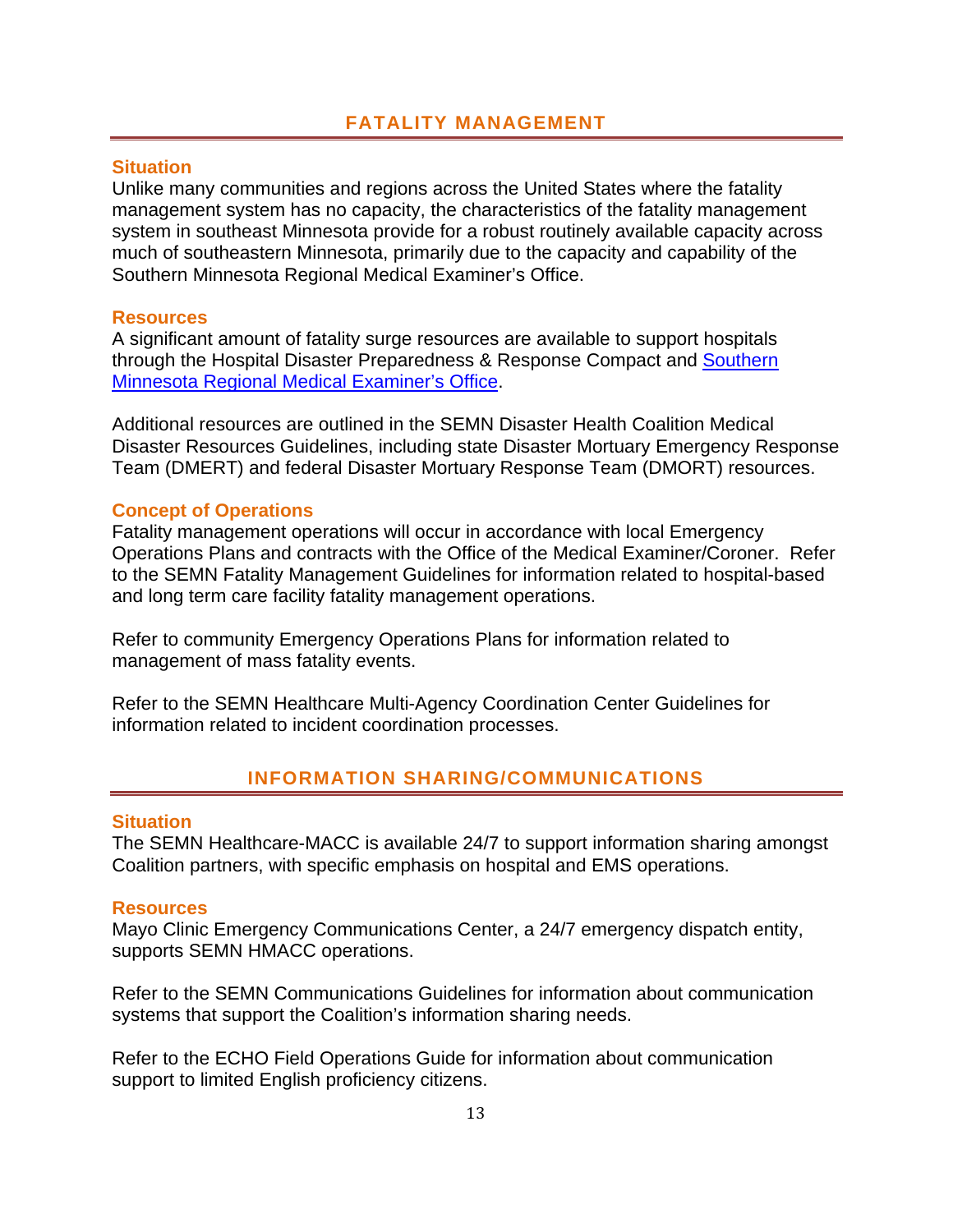#### **Concept of Operations**

#### Activation without Local EOC Activation

In this type of activation, the incident is sufficient enough to require additional support from other healthcare organizations, but not large enough to require a jurisdictional Emergency Operations Center activation. The Healthcare-MACC will interface directly with organizations to obtain Essential Elements of Information and facilitate information sharing to create situational awareness.



#### Activation with Local EOC Activation

In this type of activation, the incident is sufficient enough to require additional support from other healthcare organizations and activation of one or more jurisdictional Emergency Operations Centers (EOC). In this situation, the Healthcare-MACC supports one or more local EOCs by supporting pre-hospital and hospital response operations.

While the jurisdictional Emergency Operations Center is responsible for coordinating the overall disaster response, the Healthcare-MACC can be used as a support function of an EOC's "Operations" section, or ESF#8, or a fully separate "Medical Operations" section to help coordinate healthcare response and recovery activities. Through this structure, the Healthcare-MACC has access to multiple agencies (e.g., public health, VOAD groups) to support response operations if necessary. The local medical organizations may also be directly represented in jurisdictional Emergency Operations Centers.

The following table outlines the operating levels for the SEMN HMACC.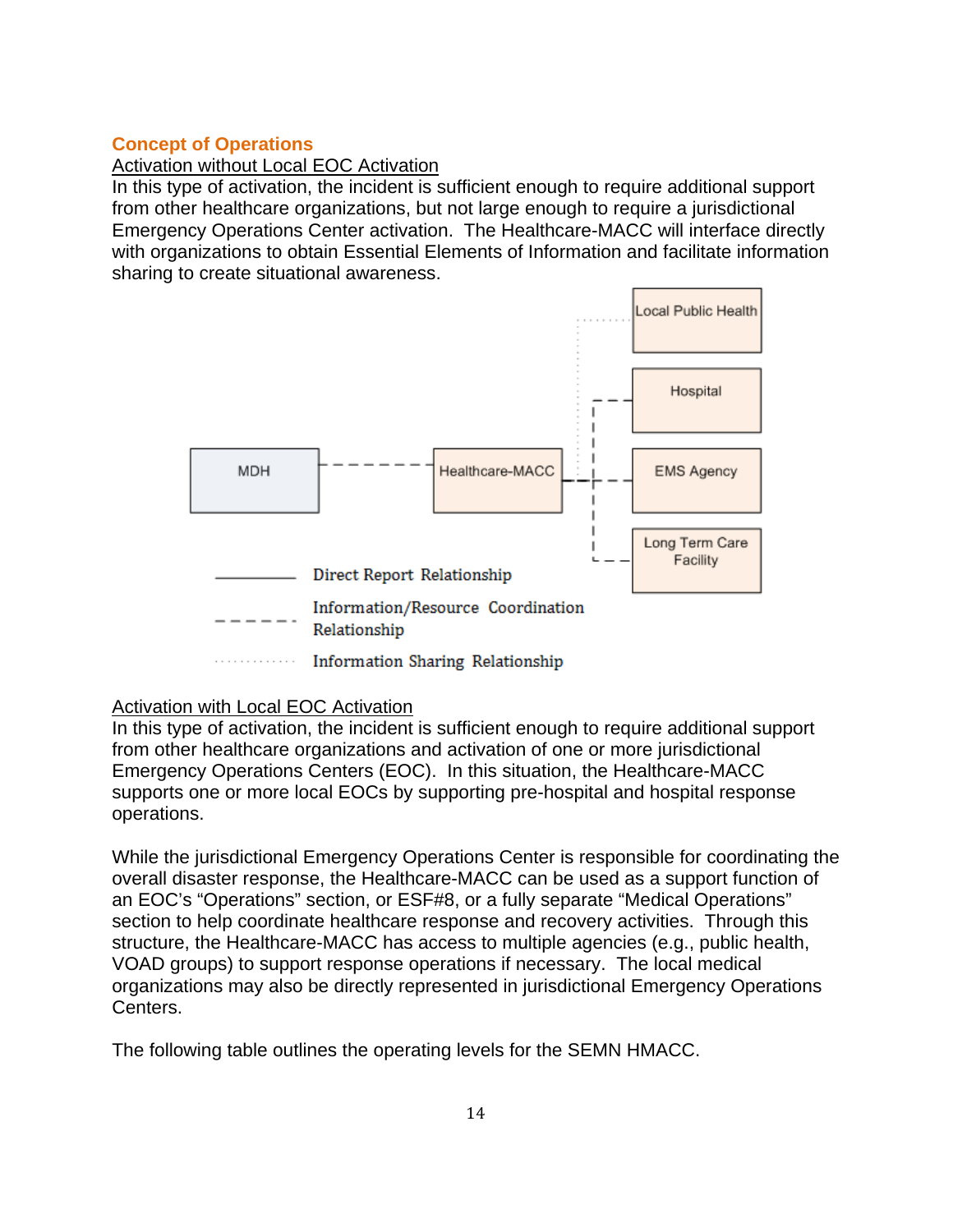| <b>Operating</b><br><b>Level</b>   | <b>Threat Level</b>                                                                                                                                                        | <b>Associated Activities</b>                                                                                                                                                                                                                                                                                                                                                                                                                                                                                                                                                                                                                                                                                                                                                                                                                                                                      |
|------------------------------------|----------------------------------------------------------------------------------------------------------------------------------------------------------------------------|---------------------------------------------------------------------------------------------------------------------------------------------------------------------------------------------------------------------------------------------------------------------------------------------------------------------------------------------------------------------------------------------------------------------------------------------------------------------------------------------------------------------------------------------------------------------------------------------------------------------------------------------------------------------------------------------------------------------------------------------------------------------------------------------------------------------------------------------------------------------------------------------------|
| <b>Awareness /</b><br><b>Alert</b> | Incident potential exists<br>(e.g., flood watch/<br>warning, tornado watch/<br>warning, increased<br>incident of a disease,<br><b>CDC/WHO Pandemic</b><br>Status)          | SEMN Healthcare-MACC representatives are<br>$\bullet$<br>made aware of weather alerts through<br>existing communication channels (e.g., TV,<br>radio, NOAA radios, direct agency<br>notification, phone applications, Health Alert<br>Network notifications)<br>No specific action/activities are conducted.<br>$\bullet$<br>Primary Healthcare-MACC members should<br>have a heightened awareness that<br>Healthcare-MACC activation is a potential.                                                                                                                                                                                                                                                                                                                                                                                                                                             |
| <b>Monitoring</b>                  | An incident that can be<br>managed at the<br>organizational level or<br>local level occurs; or, an<br>incident that has the<br>POTENTIAL for needing<br>Coalition support. | SEMN Healthcare-MACC notified by affected<br>$\bullet$<br>organization via Mayo Clinic Emergency<br><b>Communications Center.</b><br>SEMN Healthcare-MACC representatives will<br>conference call with affected organization to<br>gain situational awareness.<br>If no Coalition support is needed, a process<br>$\bullet$<br>for situational monitoring will be established;<br>SEMN Healthcare-MACC representatives will<br>be updated accordingly.<br>Determine if a MNTrac Alert should be sent to<br>$\bullet$<br>Coalition members or if a MNTrac<br>Coordination Room should be established.<br>Determine if the Hospital Compact should be<br>activated. Determine if Healthcare-MACC<br>Activation needs to be implemented.<br>If the incident expands, increased monitoring<br>$\bullet$<br>may be required. A process to meet<br>situational monitoring needs will be<br>established. |
| <b>Activation</b>                  | A request to activate the<br><b>SEMN H-MACC has</b><br>been made for an<br>incident that impacts<br>EMS, hospital or long<br>term care facility<br>operations. (e.g., MCI) | SEMN Healthcare-MACC will notify Coalition<br>$\bullet$<br>members, MN State Duty Officer and MDH<br>OEP the Healthcare-MACC has been<br>activated.<br>Send a MNTrac Alert to Coalition members.<br>$\bullet$<br>Determine if a MNTrac Coordination Room<br>should be established. Determine if the<br>Hospital Compact should be activated.<br>SEMN Healthcare-MACC will support<br>$\bullet$<br>information management/situational<br>awareness and resource and patient transfer<br>requests in accordance with operational<br>agreements and regional guidelines. (Refer<br>to References Section.)                                                                                                                                                                                                                                                                                           |
| <b>Deactivation</b>                | Post event;<br>organizations/<br>communities no longer                                                                                                                     | Notify Coalition partners and MDH of<br>$\bullet$<br>Healthcare-MACC deactivation.<br>Finalize documentation and initiate after<br>$\bullet$                                                                                                                                                                                                                                                                                                                                                                                                                                                                                                                                                                                                                                                                                                                                                      |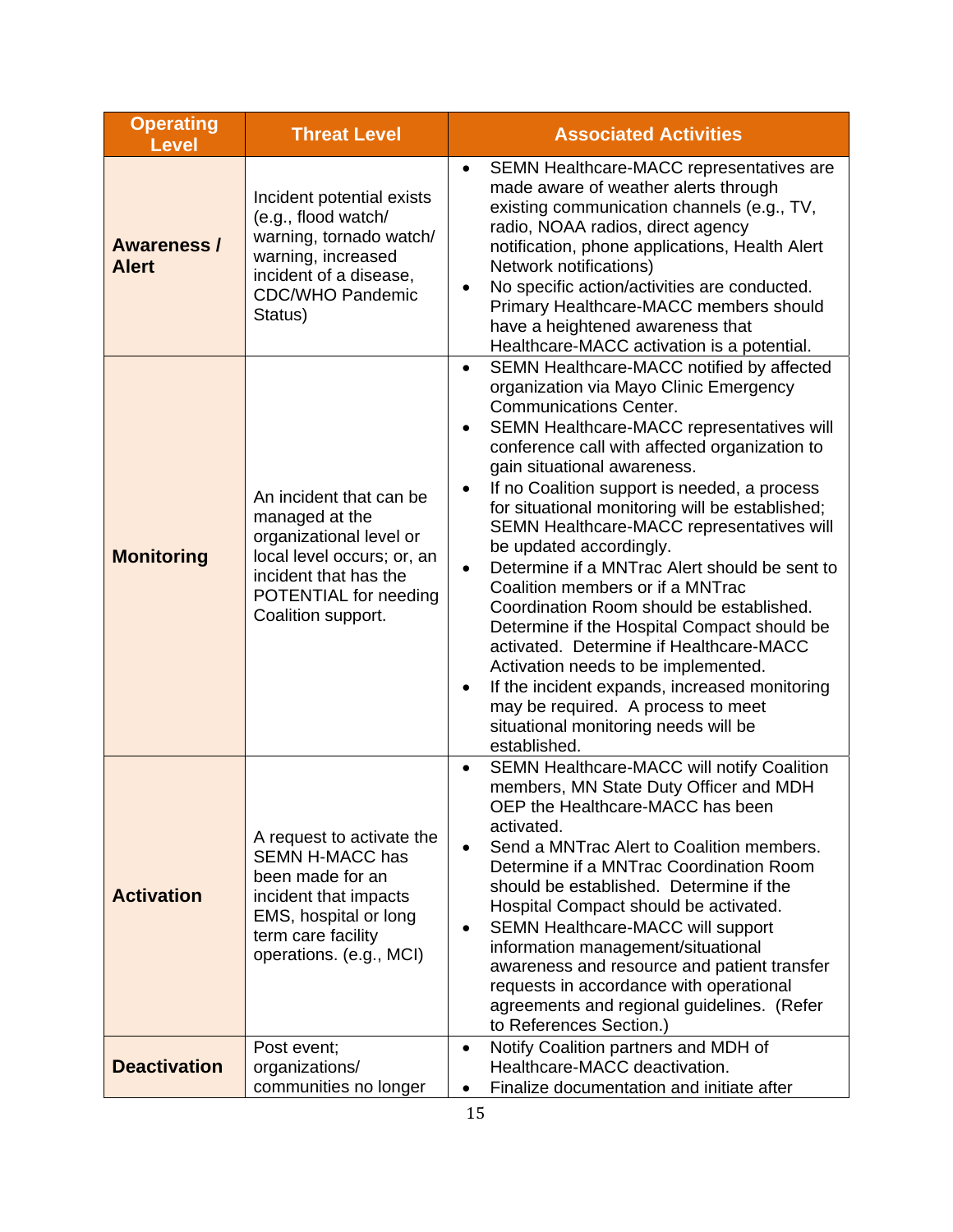| <b>Operating</b><br>Level | <b>Threat Level</b>             | <b>Associated Activities</b> |
|---------------------------|---------------------------------|------------------------------|
|                           | require SEMN<br>Healthcare-MACC | action review process.       |
|                           | assistance.                     |                              |

Refer to the SEMN Healthcare Multi-Agency Coordination Center Guidelines for information sharing processes.

# **MEDICAL SURGE**

#### **Situation**

Unlike many communities and regions across the United States where the healthcare system has no capacity, the characteristics of the healthcare system in southeast Minnesota provide for a robust routinely available surge capacity. SEMN Disaster Health Coalition hospitals have sufficient bed availability to support patient care for a 1918 influenza scenario. The region is characterized as having an abundance of capacity relative to many other regions in the country even before surge capacity actions are implemented.

Crisis standards of care guidance is pending.

#### **Resources**

A vast amount of hospital-based surge resources are available to support hospitals through the Hospital Disaster Preparedness & Response Compact. Additional resources are outlined in the SEMN Disaster Health Coalition Medical Disaster Resources Guidelines. Resources are coordinated through the SEMN Healthcare Multi-Agency Coordination Center (HMACC), which is activated by contacting the Mayo Clinic Emergency Communications Center.

All hospitals in southeast Minnesota have sufficient equipment and supplies to decontaminate one ambulatory or non-ambulatory patient. Most have sufficient resources to wet decontaminate more than one patient. Refer to the SEMN Disaster Health Coalition Hospital-Based Decontamination Guidelines for general contaminated patient response processes in the hospital setting.

#### **Concept of Operations**

The primary medical surge action for hospitals involves filling existing open beds at hospitals throughout the region. On a typical day, the regional bed capacity is over 600.

Secondary actions might include rapid discharge of patients to create additional bed space. On a typical day, the regional immediate bed availability is nearly 900. Refer to the SEMN Disaster Health Coalition Medical Surge: Rapid Discharge Guidelines for further information.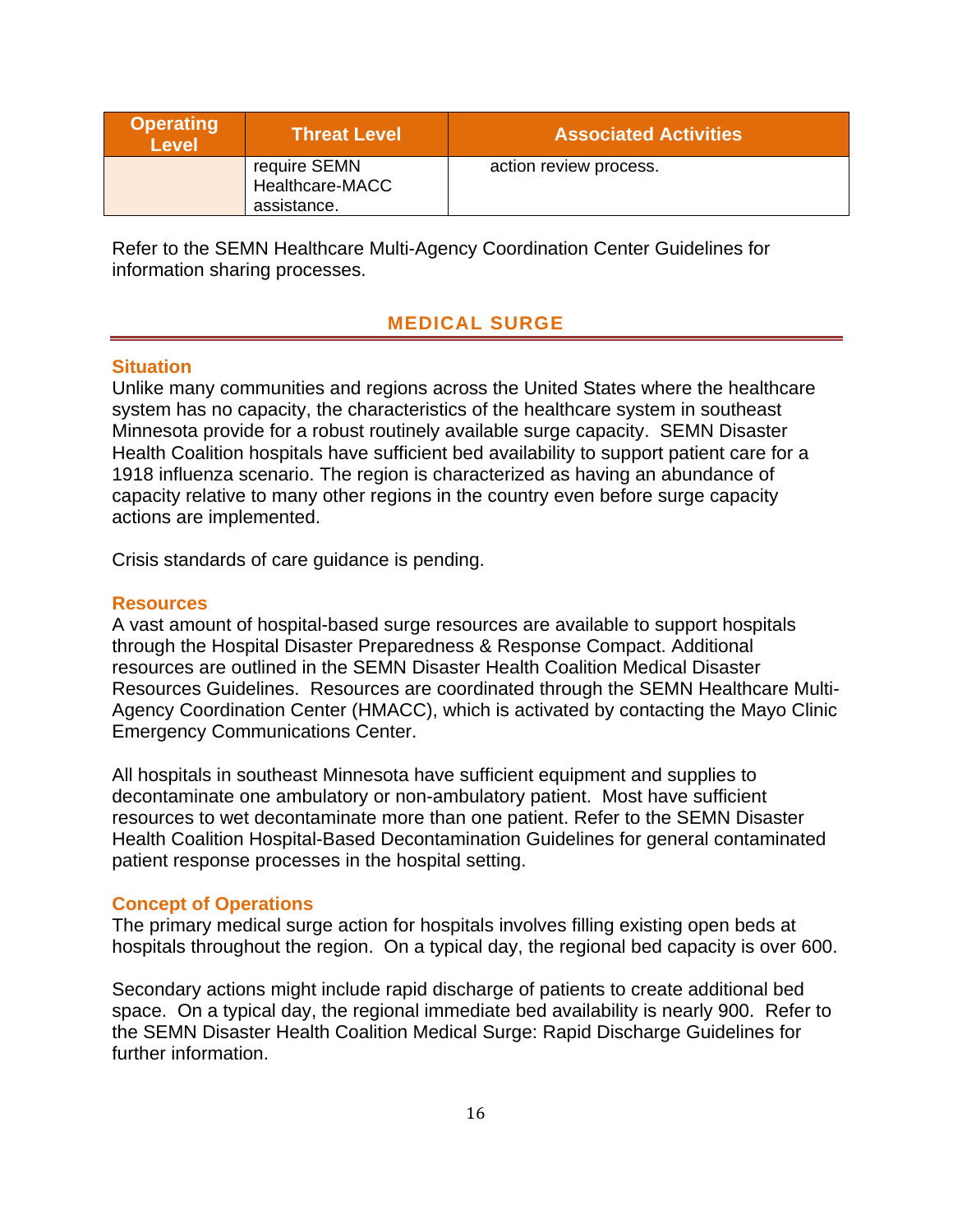Eventually, hospitals could implement surge plans to further increase bed capacity. Doing so could provide over 2,000 bed spaces in the region without activating a community-based alternate care site. This type of surge action would typically only be implemented during contingency or crisis standards of care situations.

Refer to the Southern Minnesota Mass Casualty Incident Plan for EMS response actions.

Medical surge actions, including support for evacuation and specialty surge needs (e.g., burn surge and pediatric surge) are coordinated through the SEMN Healthcare Multi-Agency Coordination Center (HMACC). Refer to the SEMN Healthcare Multi-Agency Coordination Center (HMACC) Guidelines and Hospital Disaster Preparedness and Response Compact for additional process information.

#### **RESPONDER HEALTH & SAFETY**

#### **Situation**

Considering the regional hazard vulnerability assessment, the only top regional hazard that could necessitate additional supplies to support responder health and safety is a widespread moderate to severe infectious disease outbreak.

Hospitals maintain stockpiles of supplies to protect responders during a widespread infectious disease outbreak.

#### **Resources**

Available resources are outlined in the SEMN Disaster Health Coalition Medical Disaster Resources Guidelines.

#### **Concept of Operations**

For CHEMPACK, responders notify the local Public Safety Answering Point (PSAP), 911, to activate deployment protocols.

For other responder health and safety assets, refer to the SEMN Healthcare Multi-Agency Coordination Center (HMACC) Guidelines and Hospital Disaster Preparedness & Response Compact for coordination process information.

#### **VOLUNTEER MANAGEMENT**

#### **Situation**

Considering the regional hazard vulnerability assessment, the only top regional hazard that could necessitate additional medical personnel to support hospital or alternate care site operations is a widespread moderate to severe infectious disease outbreak.

#### **Resources**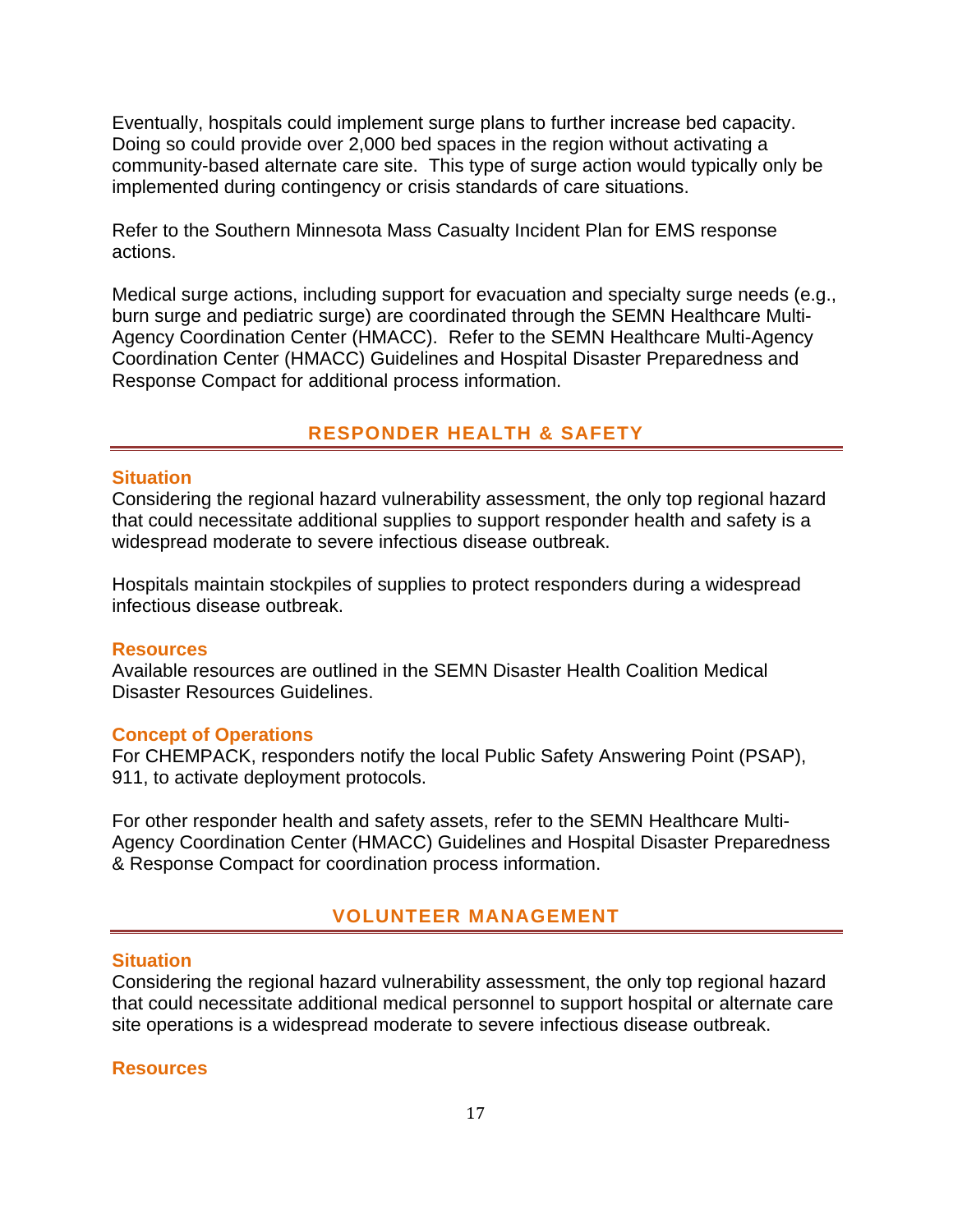SEMN Disaster Health Coalition hospitals have staff to support patient care for a 1918 influenza scenario, including considerations for absent staff due to illness or death. If needs arise, hospitals can readily share staff under the Hospital Disaster Preparedness & Response Compact, as coordinated through the SEMN Healthcare Multi-Agency Coordination Center (HMACC), which is activated by contacting the Mayo Clinic Emergency Communications Center.

Additionally, hospitals accredited by The Joint Commission are required to have procedures for granting disaster privileges to volunteer licensed independent practitioners and for assigning volunteer practitioners who are not licensed independent practitioners who are not licensed, but who are required by law and regulation to have a license, certification, or registration to provide care services. These processes provide a method for using volunteer medical providers outside of the Compact itself.

Medical staffing support resources are further outlined in the SEMN Disaster Health Coalition Medical Disaster Resources Guidelines.

#### **Concept of Operations**

Refer to the SEMN Disaster Health Coalition Volunteer Management Guidelines for information about volunteer management processes that support the Coalition's medical staffing needs.

#### **SUPPORTING DOCUMENTS**

ECHO Field Operations Guide

**SEMN Disaster Health Coalition Communications Guidelines** 

SEMN Disaster Health Coalition Essential Services for Pandemics Guidelines

SEMN Disaster Health Coalition Fatality Management Guidelines

SEMN Healthcare System Recovery Guidelines

SEMN Disaster Health Coalition Hospital-Based Decontamination Guidelines

SEMN Disaster Health Coalition Medical Disaster Resources Guidelines

SEMN Disaster Health Coalition Medical Surge: Rapid Discharge Guidelines

**SEMN Disaster Health Coalition Training and Exercise Plan** 

SEMN Disaster Health Coalition Volunteer Management Guidelines

SEMN Hazard Vulnerability Assessment